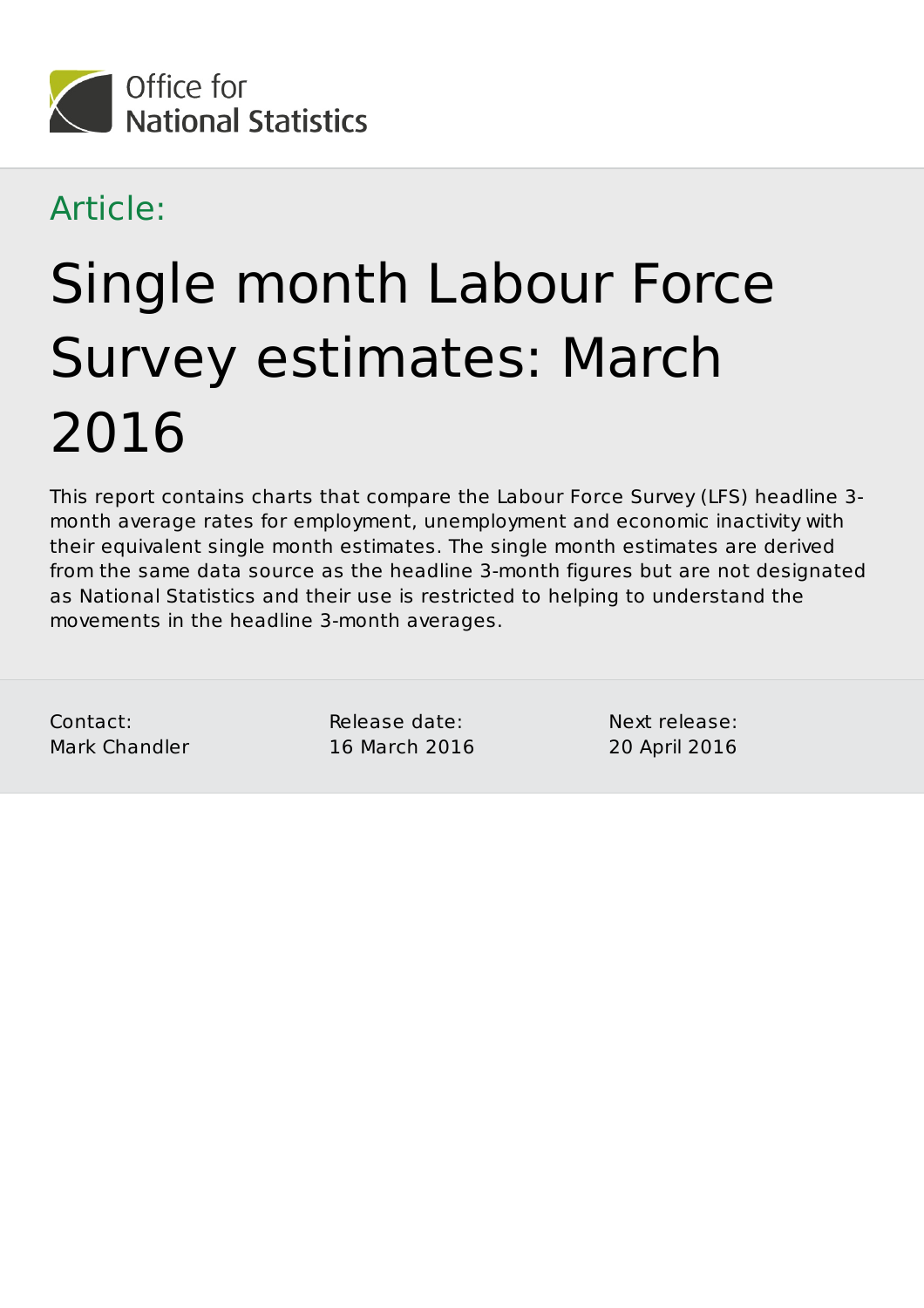# Table of contents

- 1. Labour Force Survey single month estimates
- 2. Single month estimates spreadsheet
- 3. Methodological article
- 4. UK employment rates, ages 16 to 64 (seasonally adjusted)
- 5. UK unemployment rates, ages 16 and over (seasonally adjusted)
- 6. UK economic inactivity rates, ages 16 to 64 (seasonally adjusted)
- 7. Background notes

#### 1. Labour Force Survey single month estimates

This report contains charts that compare the Labour Force Survey (LFS) headline 3 month average rates for employment, unemployment and economic inactivity with their equivalent single month estimates. The single month estimates are derived from the same data source as the headline 3-month figures but are not designated as National Statistics and their use is restricted to helping to understand the movements in the headline 3-month averages.

Main points to note are as follows:

- the LFS Single month estimates provide additional information about the latest  $\bullet$ quarterly movements in the headline 3-monthly aggregates of employment, unemployment and economic inactivity
- the production and evaluation of the estimates is an important part of our  $\bullet$ quality assurance of the 3-monthly averages published in the Labour Market statistical bulletin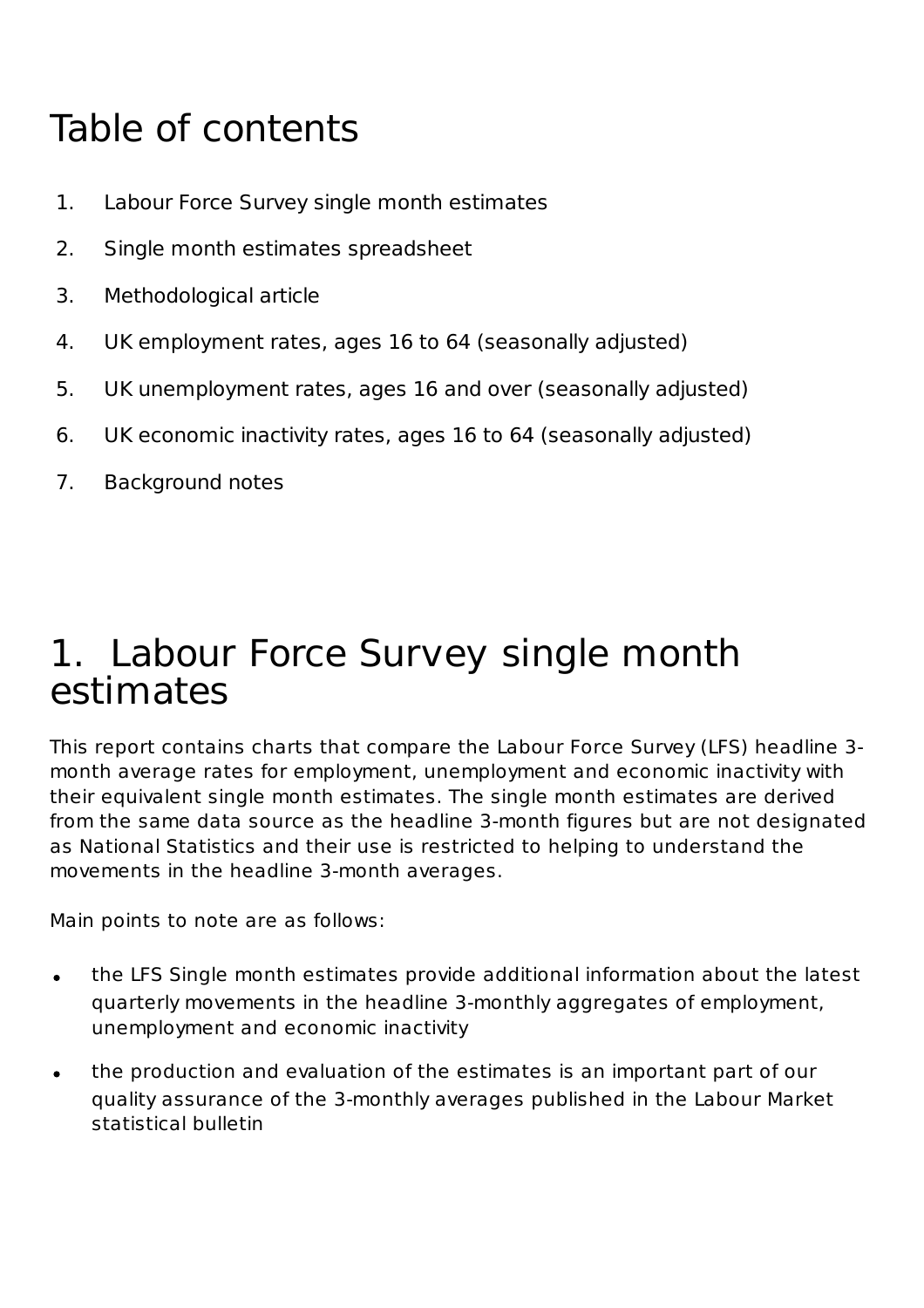single month estimates are based upon a third of the sample of the 3-monthly  $\bullet$ series - approximately 15,000 households - subsequently sampling variability of the changes in the single month estimates is higher in relative terms than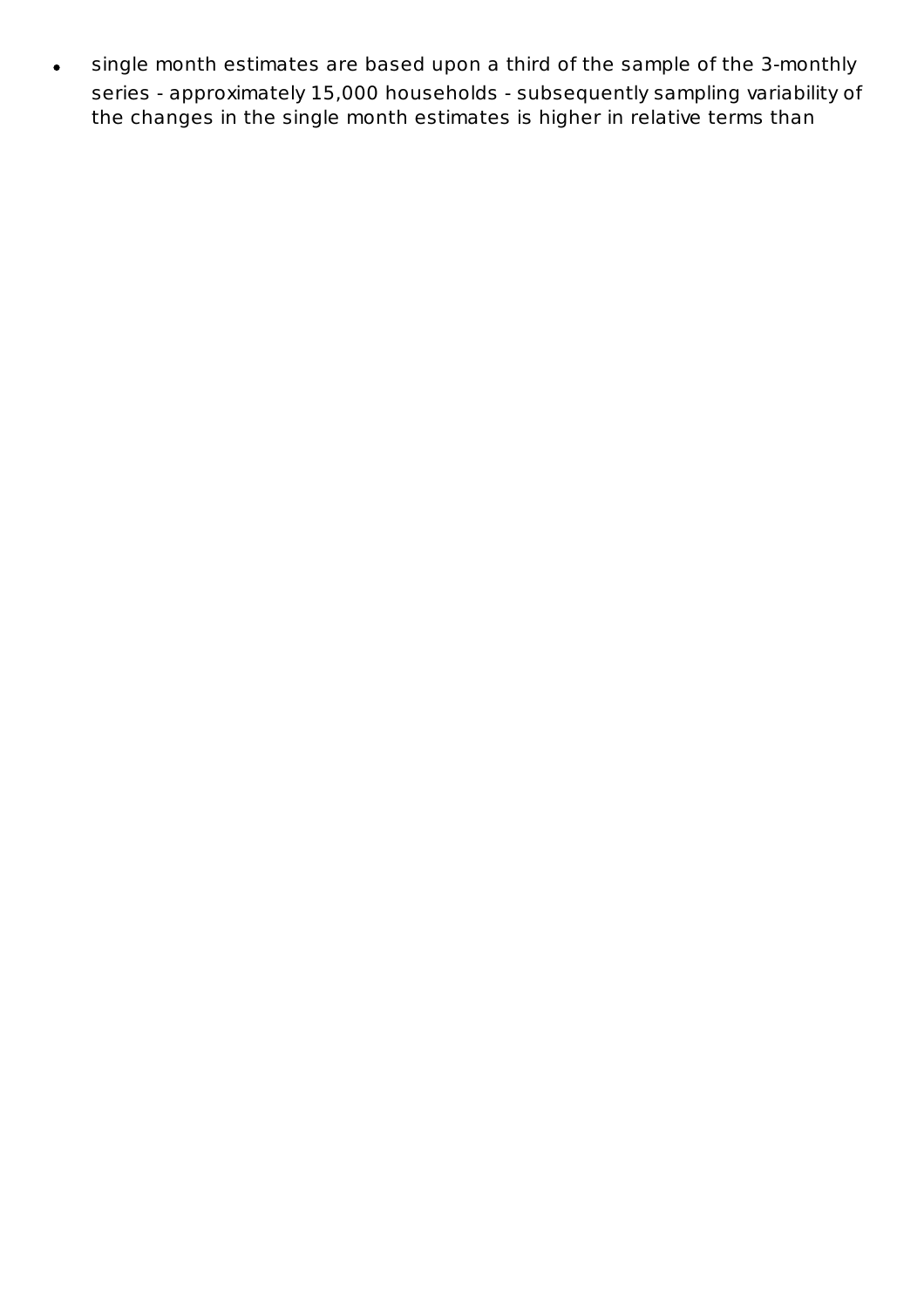those of the headline aggregates and so any interpretation of them can only be in fairly broad terms

- the LFS sample is designed so that the data collected for any 3 consecutive monthly reference periods (or rolling quarters) are representative of the UK population:- however, the data for any given single month is unlikely to be representative of the UK - these sampling effects can cause movements in the single month that are a consequence of the survey nature of the LFS and are not a true reflection of change in the wider economy
- the movement in the latest single month figures is, in theory, a better indication  $\bullet$ of the latest change in the labour market than the difference between the latest 2 overlapping 3-month periods, but it must still be treated with caution
- the sample design of the LFS often produces clear patterns in the single month  $\bullet$ series which can aid interpretation of the LFS aggregates - the estimates help users determine the extent to which the movements in the headline aggregates are true reflections of changes in the UK labour market and the extent to which they reflect the survey nature of the LFS, in particular sampling variability
- the single month estimates are regarded as an "official statistic" and are not  $\bullet$ considered National Statistics in their own right because they do not have sufficient methodological robustness
- improvements to the methodology for producing the single month estimates  $\bullet$ have been identified and work is ongoing to implement them in the future. Recommendations for this future work are set out in the report of the National Statistics Quality Review of the Labour Force Survey (http://www.ons.gov.uk/ons/guide-method/method-quality/quality/qualityreviews/list-of-current-national-statistics-quality-reviews/nsqr-series--2--report-no- -1/index.html), published in February 2014

For the three month averages, the dates shown on the charts relate to the last month of the 3 (for example April – June is indicated by June).

# 2. Single month estimates spreadsheet

A spreadsheet containing the single month LFS estimates is available on the ONS website in the Labour Force Survey Single Month estimates: X01 (http://www.ons.gov.uk/employmentandlabourmarket/peopleinwork/employmentande mployeetypes/datasets/labourforcesurveysinglemonthestimatesx01) dataset.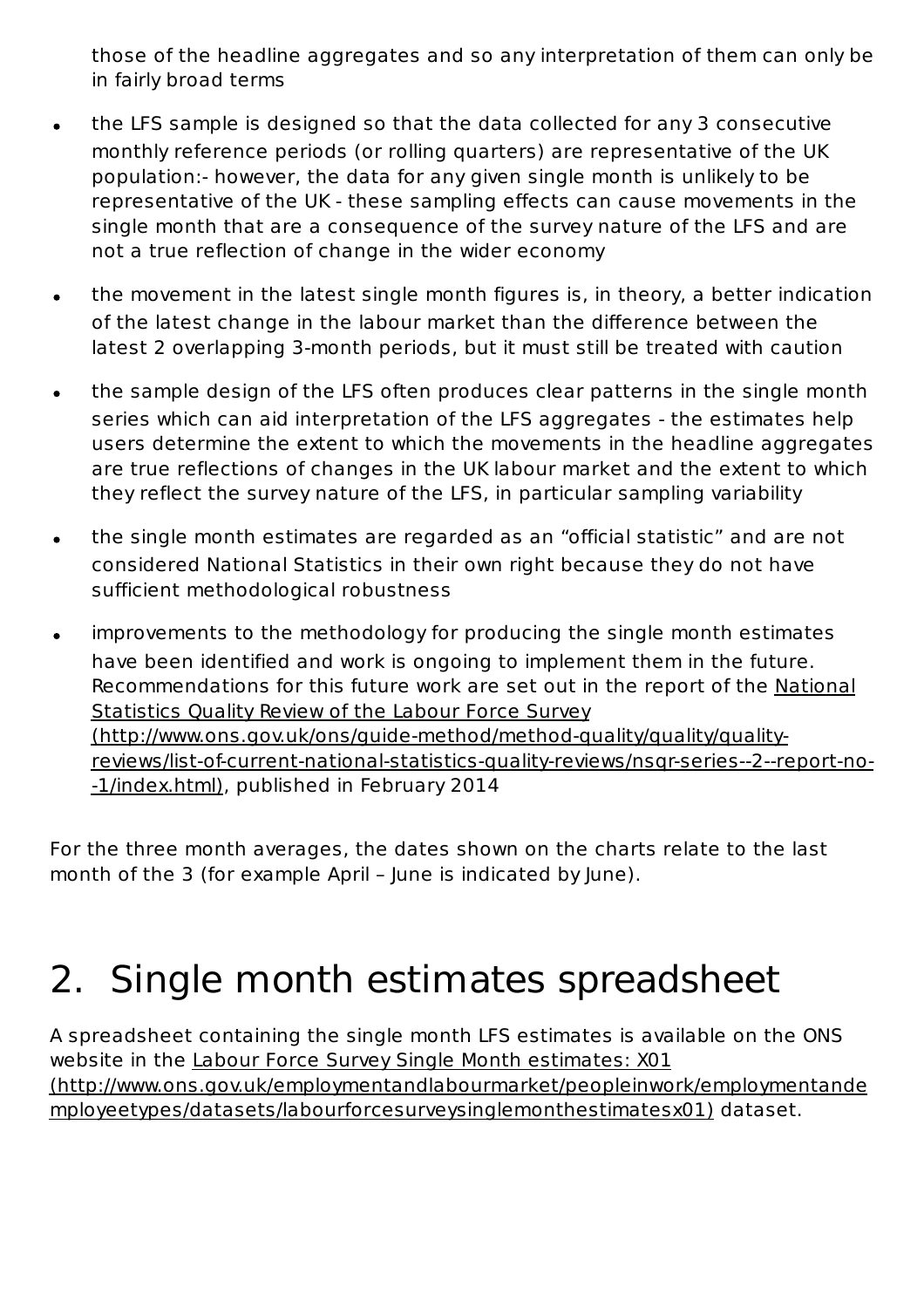# 3. Methodological article

A methodological article explaining the background to the LFS single month estimates and describing how they are calculated (http://webarchive.nationalarchives.gov.uk/20160105160709/http://ons.gov.uk/ons/r el/lmac/labour-force-survey-single-month-estimates/labour-force-survey-single-monthestimates/index.html) is available.

### UK employment rates, ages 16 to 64 4.(seasonally adjusted)

The single month estimate for January 2016 is unchanged on the previous month.



#### **Source: Labour Force Survey - Office for National Statistics**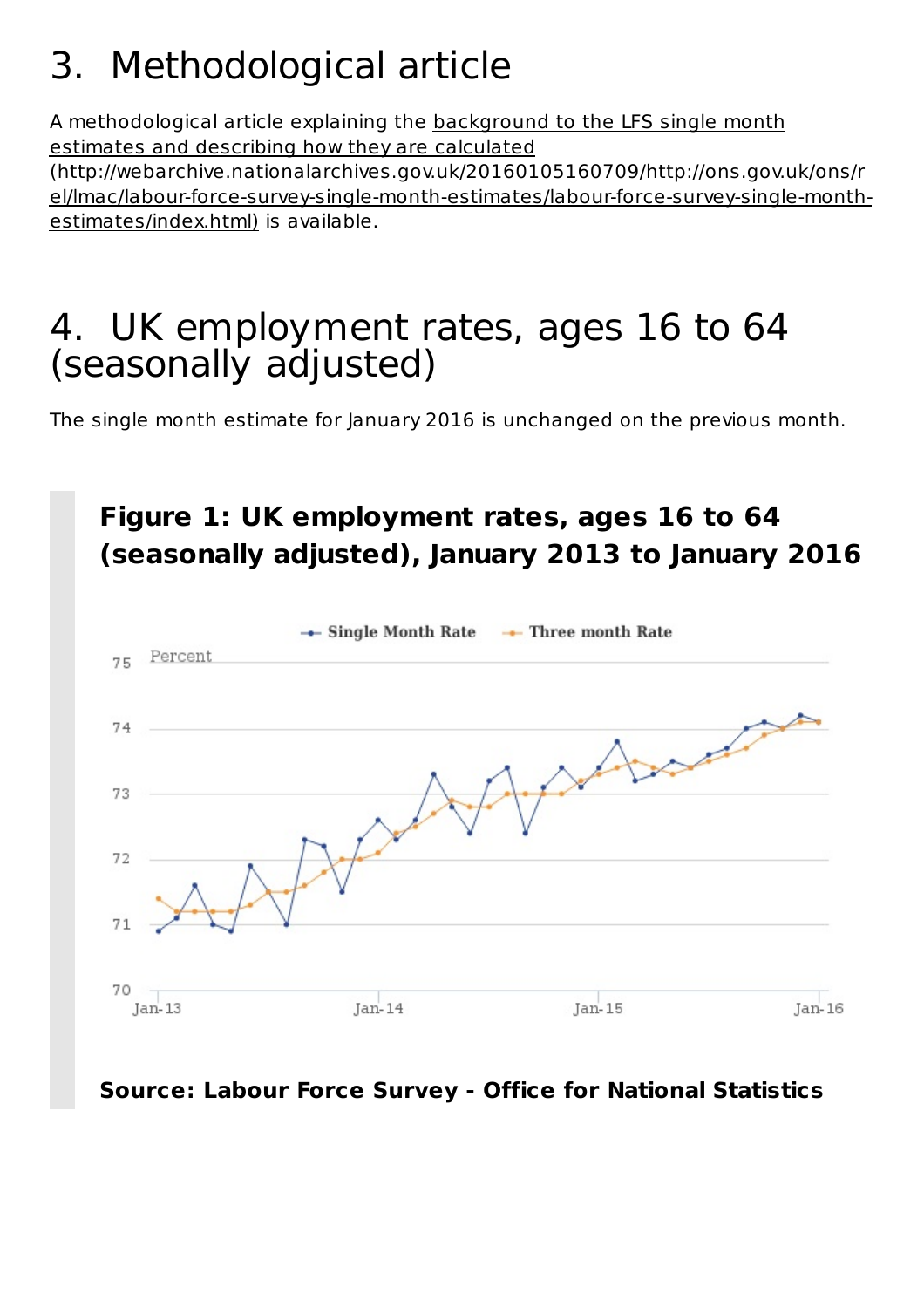#### UK unemployment rates, ages 16 and 5.over (seasonally adjusted)

The single month estimate for January 2016 shows a decrease of 0.2 percentage points on the previous month.

#### **Figure 2: UK unemployment rates (ages 16 and over), per cent (seasonally adjusted), January 2013 to January 2016**



#### **Source: Labour Force Survey - Office for National Statistics**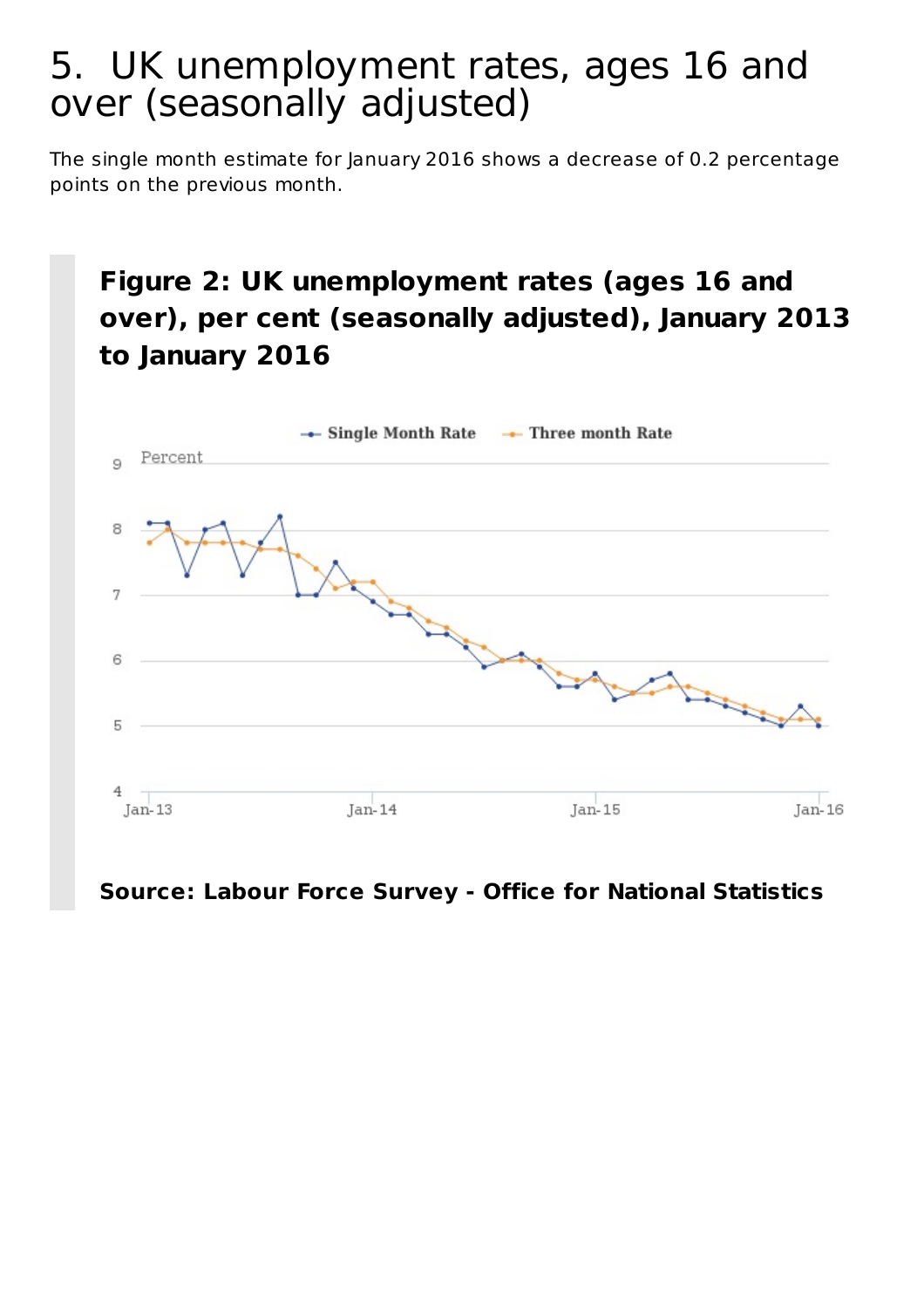#### UK economic inactivity rates, ages 16 to 6. 64 (seasonally adjusted)

The single month estimate for January 2016 shows an increase of 0.2 percentage points from the previous month.

#### **Figure 3: UK economic inactivity rates (ages 16 to 64), per cent (seasonally adjusted), January 2013 to January 2016**



**Source: Labour Force Survey - Office for National Statistics**

## 7. Background notes

Details of the policy governing the release of new data are available by visiting the UK Statistics Authority website (http://www.statisticsauthority.gov.uk/assessment/code-of-practice/index.html) or

from the Media Relations Office email: media.relations@ons.gsi.gov.uk.